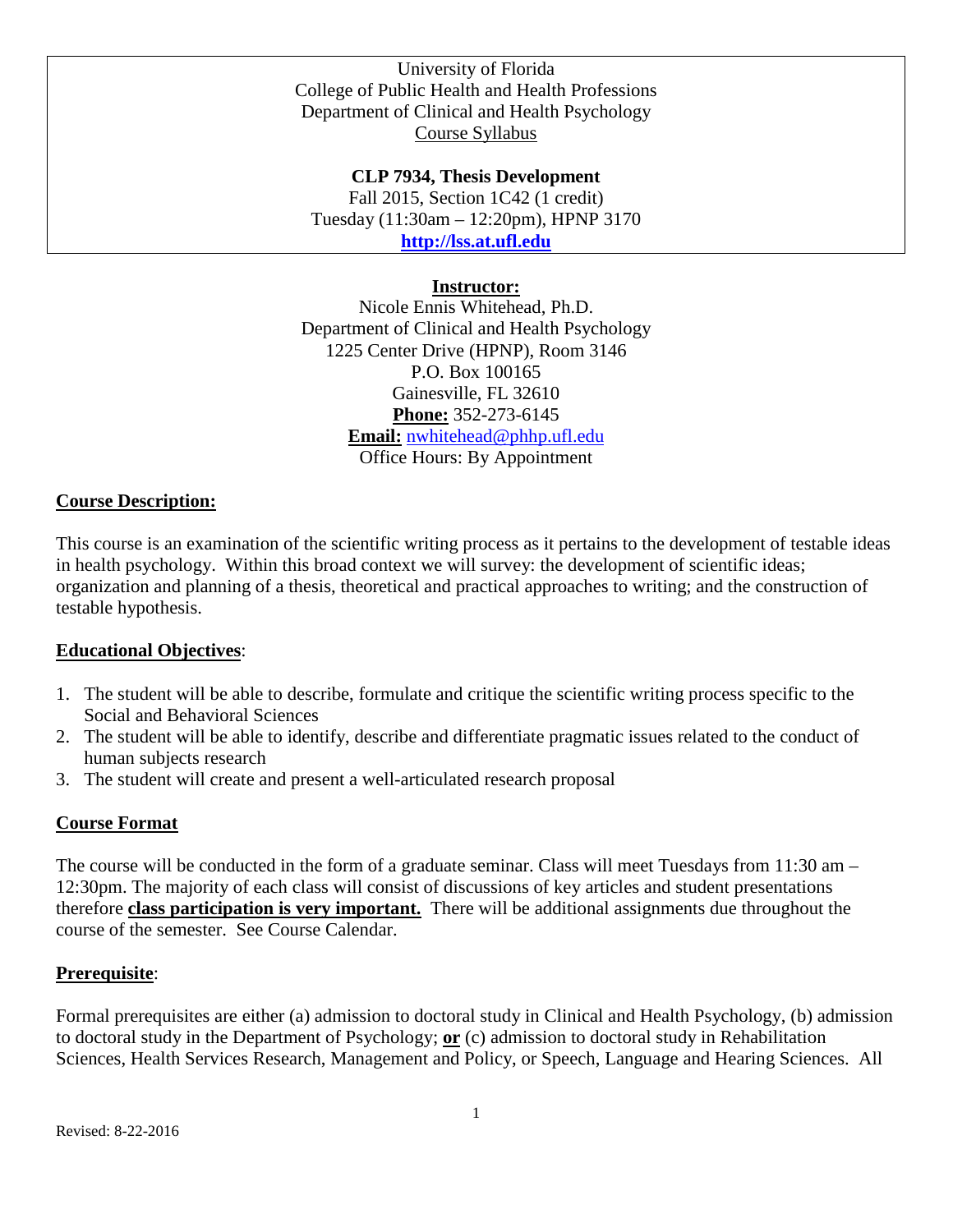other students must apply for special admission through the Curriculum Committee of the Department of Clinical and Health Psychology.

## **Reading Materials**:

Articles and writing guides for this course will be provided as the course progresses via email, typically as Adobe pdf files. Reading materials will be made available by end of day on the Monday before the next class session.

## **Additional Recommended Resources:**

*Publication Manual of the American Psychological Association*, Sixth Edition 2010

It is recommended that students read at least 1 completed thesis. Defended departmental thesis can be found at: <http://web.uflib.ufl.edu/etd.html>

Forms and formatting guidelines can be found at: <http://graduateschool.ufl.edu/graduation/thesis-and-dissertation>

Additional recommendations will be made on an as needed basis

## **Course Website**:

The class uses the UF elearning portal for posting of supplemental course materials. Log on at [http://lss.at.ufl.edu](http://lss.at.ufl.edu/) (Canvas) and you should find the course link there.

## **Grading Procedure and Scales**:

Percentage grades in this class are earned on the basis of points (described below), which are then converted to letter grades and grade point equivalents (as shown in the chart below).

| Percentage<br>or points<br>earned in<br>class | $93% -$<br>100% | $90% -$<br>92% | $87% -$<br>89% | $83% -$<br>86% | $80% -$<br>82% | $77% -$<br>79% | $73% -$<br>76% | $70% -$<br>72% | $67% -$<br>69% | $63% -$<br>66% | $60% -$<br>62% | <b>Below</b><br>60% |     |     |     |       |
|-----------------------------------------------|-----------------|----------------|----------------|----------------|----------------|----------------|----------------|----------------|----------------|----------------|----------------|---------------------|-----|-----|-----|-------|
| Letter<br>Grade<br>equivalent                 | А               | A-             | $B+$           | В              | $B-$           | $C_{\pm}$      | Ċ              | $C-$           | $D+$           | D              | D-             | E                   | WF  |     | NG  | $S-U$ |
| Grade<br>points                               | 4.0             | 3.67           | 3.33           | 3.0            | 2.67           | 2.33           | 2.0            | 1.67           | 1.33           | 0.1            | 0.67           | 0.0                 | 0.0 | 0.0 | 0.0 | 0.0   |

For greater detail on the meaning of letter grades and university policies related to them, see the Registrar's Grade Policy regulations at http://www.registrar.ufl.edu/staff/minusgrades.html

On the course schedule below is listed the date on which each assignment is due. Assignments are always due, in Canvas, immediately following class time on their due date; this is 12:30pm.

The grade for the class will be based on your assignment scores, your in-class participation, your in-class oral presentation, and an e-Learning submitted copy of your PowerPoint slides plus a "script" for your presentation.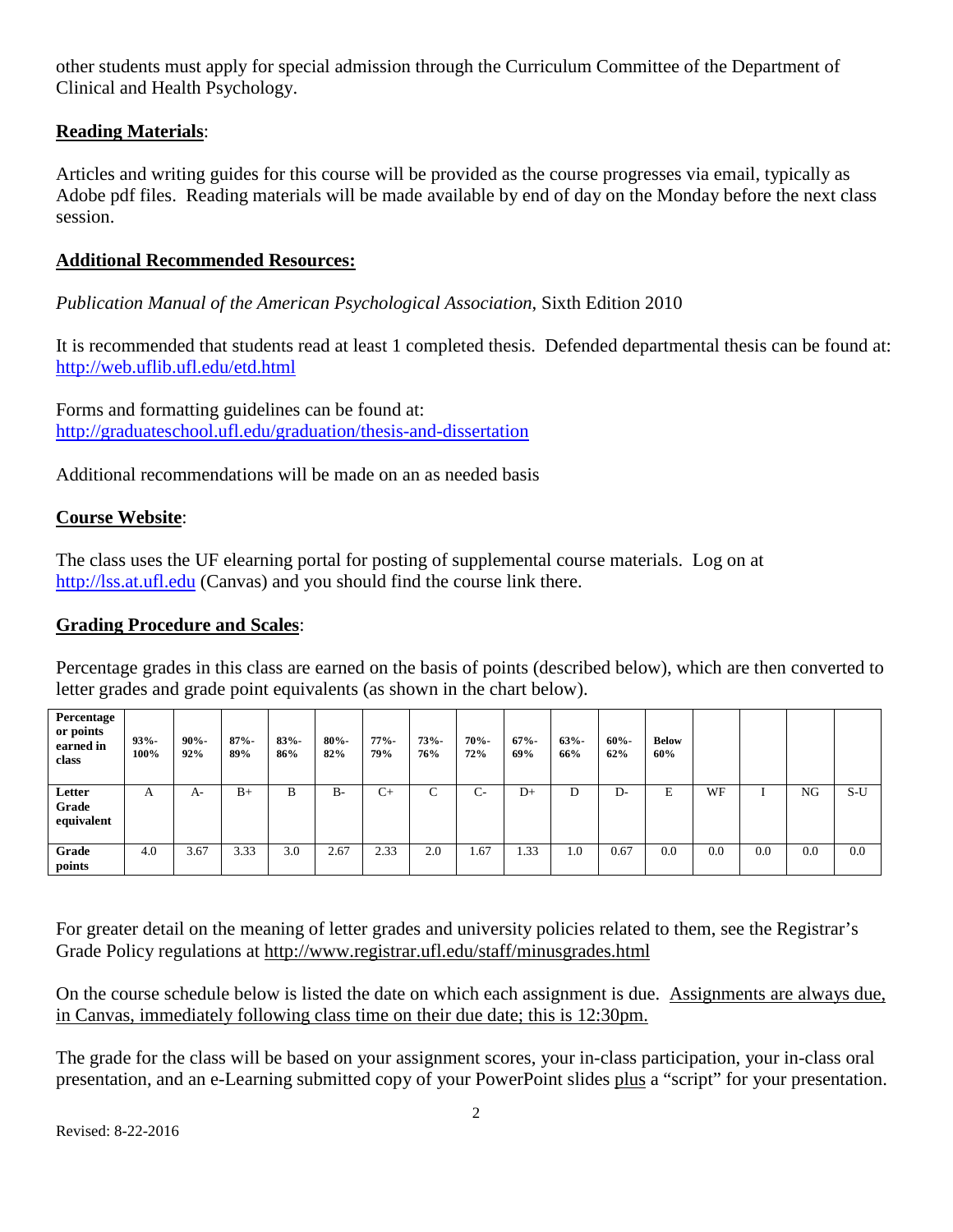#### In Class Participation

*20% of grade*

This is a graduate seminar. Readings will be provided before each class. The expectation is that you have read the articles and are fully prepared to discuss the material. Attendance will be taken at each class.

#### Homework Assignments

*30% of grade* There are three homework assignments in this class. Due dates are listed on the Couse Schedule below.

#### *PowerPoint Presentation*

#### *50% of grade*

The final presentation is expected to be a presentation of an initial research proposal. The final product must be developed for this course, although it ideally will also be written simultaneously for other purposes. This is the **first step** in a proposal-development process. Key points about the presentation are (a) order of presentations will be randomly assigned; (b) presentation cannot exceed 12 minutes (longer presentations will be cut off), with 3 additional minutes for questions; (c) presentation must be accompanied by an LCD-PowerPoint presentation, not to exceed 15 slides.

A printout of the powerpoint slides used for the presentation (above), and a 4-5 page (double-spaced) script to go along with the slides (even if you do not need/use the script in your presentation), stapled together, should be submitted during the class in which you present. This will be used for the instructor to provide you with comments and thoughts on your proposed research.

## **Incomplete grades**:

An incomplete grade may be assigned at the discretion of the instructor as an interim grade for a course in which the student has 1) completed a major portion of the course with a passing grade, 2) been unable to complete course requirements prior to the end of the term because of extenuating circumstances, and 3) obtained agreement from the instructor and arranged for resolution (contract) of the incomplete grade. Instructors assign incomplete grades following consultation with Department Chairs.

*Office Hours and Appointments.* Office hours are by appointment only. Additional "extra help" appointments can be made with the instructor whenever it is needed. Dr. Whitehead is available to help students problem solve thesis development issues in conjunction with their primary mentor.

**University's Honesty Policy**: (cheating and use of copyrighted materials)

*Academic Integrity* – **Students are expected to act in accordance with the University of Florida policy on academic integrity (see Student Conduct code, the Graduate Student Handbook, or this web site for more details:** [www.dso.ufl.edu/judicial/procedures/academicguide.php\)](http://www.dso.ufl.edu/judicial/procedures/academicguide.php).

**Cheating, lying, misrepresentation, or plagiarism in any form is unacceptable and inexcusable behavior.**

*"We, the members of the University of Florida community, pledge to hold ourselves and our peers to the highest standards of honesty and integrity."*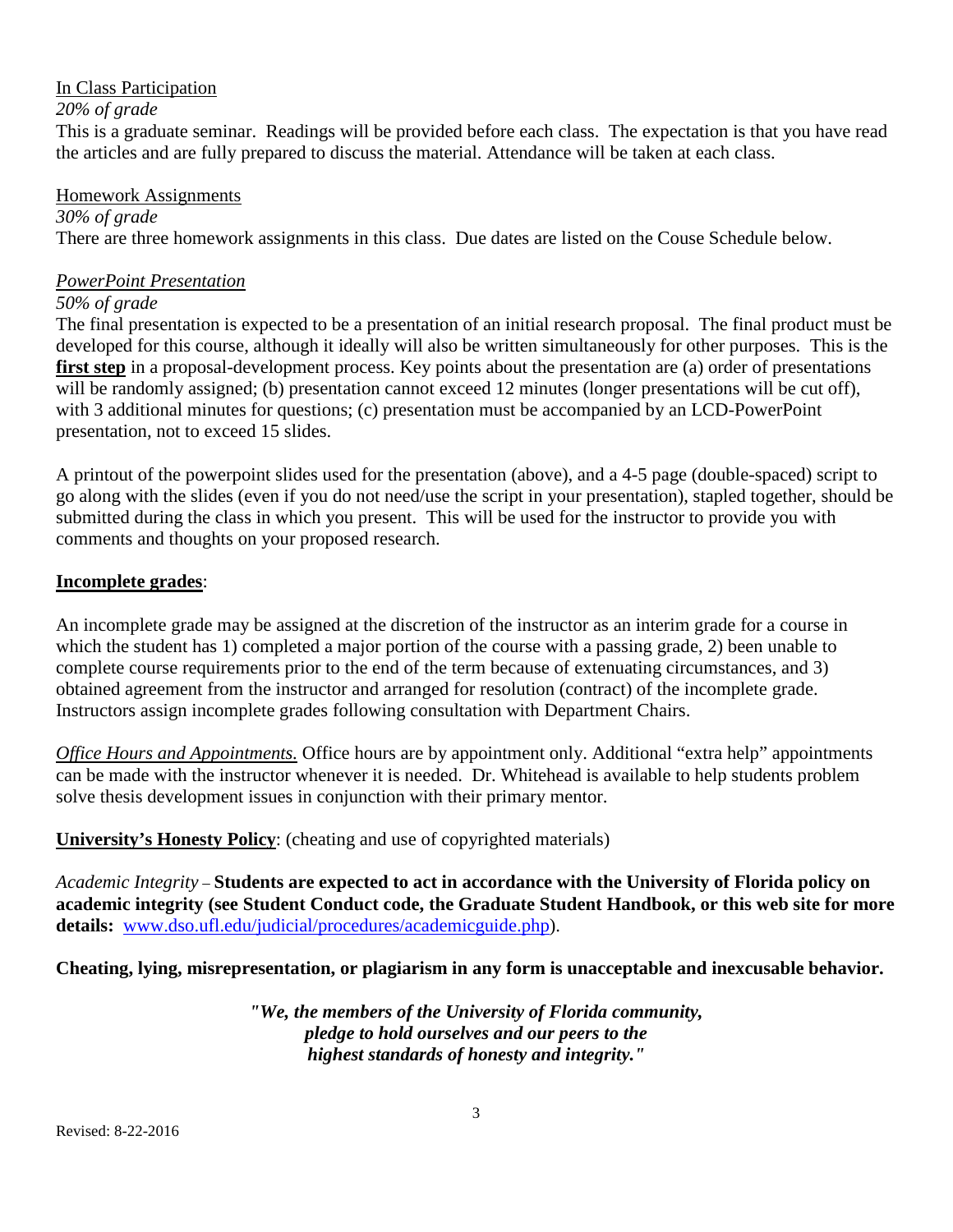On all work submitted for credit by students at the University of Florida, the following pledge is either required or implied:

# **"On my honor, I have neither given nor received unauthorized aid in doing this assignment."**

*Copyright policy:* The University of Florida policy on copyright states: "Copyright permission should not be required of instructors in the following circumstances:

1) A single copy of an article, chapter, or poem is on reserve for only *one semester*. 2) A reasonable number of copies of an article, chapter, or poem are placed on reserve for only *one semester*. "Reasonable" is determined by an assessment of the number of students assigned the reading, the difficulty of the reading, and the time frame allowed for completion of the reading. This should normally not exceed 6 copies, although up to one copy for every 15 students may be accepted if space is available in the reserve area and the above criteria are met."

Article and material distribution for this class will be discussed in the first class meeting.

## **Class Attendance**:

It is the expectation of the faculty in Clinical and Health Psychology, and Psychology, that all students attend all classes. Students are expected to be present for all classes, since much material will be covered only once in class. Attendance will be taken at of each class.

As a matter of mutual courtesy, please let the instructor know when you're going to be late, when you're going to miss class, or if you need to leave early. Please try to do any of these as little as possible. Students are expected to be present for all classes, since much material will be covered only once in class. Students who have extraordinary circumstances preventing attendance, or who must leave early, should explain these circumstances to the course instructor prior to the scheduled class, or as soon as possible thereafter. The instructor will then make an effort to accommodate reasonable requests.

## **Make-up Exams or Other Work**:

*Extra credit* - No planned opportunities for extra credit exist in this course.

*General policy on missed work* - It is expected that no students will miss any assignments. **No make-ups will be possible**.

With regard to missing or incomplete assignments, the following policies apply:

- **It is your responsibility** to check that the *correct* assignment has been submitted to e-learning on time
- **It may be possible to avoid a late penalty IF YOU CONTACT THE INSTRUCTOR AT LEAST 24 HOURS IN ADVANCE.** You should email Dr. Whitehead and explain what issue (e.g., bereavement, illness) necessitates lateness. In some cases, documentation may be requested. Note. conference attendance or doctoral qualifying examinations or thesis/dissertation defenses do not constitute valid lateness excuses.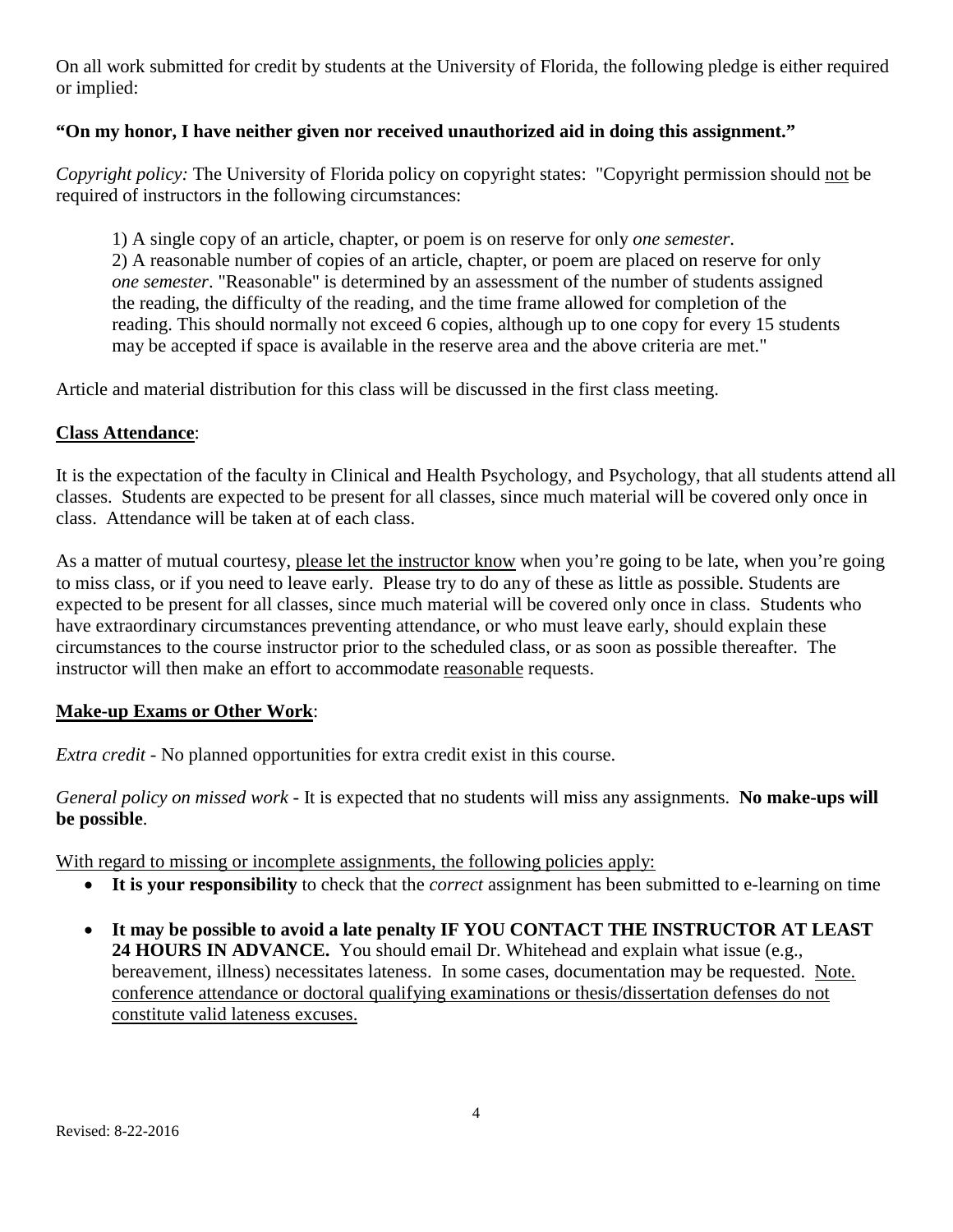• If your assignment is late, you will lose 10% each day. Thus, if your assignment is worth 15 points, you will lose 1.5 points for each late day. "Late" begins one minute after the due time (e.g., an assignment due at12:30pm is considered late at 12:31 pm). Penalties are as follows:

| 1 minute to 24 hours late                                  | 10% of maximum deducted from achieved grade  |
|------------------------------------------------------------|----------------------------------------------|
| $1 day + 1 minute$ late to 48 hours late                   | 20% of maximum deducted from achieved grade  |
| $2 \text{ days} + 1 \text{ minute}$ late to 72 hours late  | 30% of maximum deducted from achieved grade  |
| $3 \text{ days} + 1 \text{ minute}$ late to 96 hours late  | 40% of maximum deducted from achieved grade  |
| $4 \text{ days} + 1 \text{ minute}$ late to 120 hours late | 50% of maximum deducted from achieved grade  |
| $5 \text{ days} + 1 \text{ minute}$ late 144 hours late    | 60% of maximum deducted from achieved grade  |
| $6 \text{ days} + 1 \text{ minute}$ late 168 hours late    | 70% of maximum deducted from achieved grade  |
| $7 \text{ days} + 1 \text{ minute}$ late 192 hours late    | 80% of maximum deducted from achieved grade  |
| $8 \text{ days} + 1 \text{ minute}$ late 216 hours         | 90% of maximum deducted from achieved grade  |
| $9 \text{ days} + 1 \text{ minute}$ late or later          | 100% of maximum deducted from achieved grade |

# **NOTE: UPLOADING THE WRONG DOCUMENT IS SAME-AS-LATE**, even if you have

documentation that you completed the document on time. **It is your responsibility to verify that you have uploaded the correct document.** (You should open or download your uploaded homework and double- or triple-check that you have uploaded the right one).

- o There will be **no** exceptions to this policy.
- o If you have uploaded the wrong document, and e-learning does not allow you to correct this, you should IMMEDIATELY send the correct document to Dr. Whitehead via email.
- o If you cannot upload a document due to technical problems (e.g., if e-learning is down), you may email your assignment to Dr. Whitehead. The timestamp on your e-mail will serve as the time submitting. In such cases, please upload your assignment to e-learning as well, once the technical issue is resolved.

## **Student Evaluations**

"Students are expected to provide feedback on the quality of instruction in this course based on 10 criteria. These evaluations are conducted online at [https://evaluations.ufl.edu](https://evaluations.ufl.edu/)

Evaluations are typically open during the last two or three weeks of the semester, but students will be given specific times when they are open. Summary results of these assessments are available to students at [https://evaluations.ufl.edu/results/"](https://evaluations.ufl.edu/results/)

#### **Accommodations for Students with Disabilities**

If you require classroom accomodation because of a disability, you must first register with the Dean of Students Office [\(http://oss.ufl.edu/\)](http://oss.ufl.edu/). The Dean of Students Office will provide documentation to you, which you then give to the instructor when requesting accommodation. The College is committed to providing reasonable accommodations to assist students in their coursework.

## **Counseling and Student Health**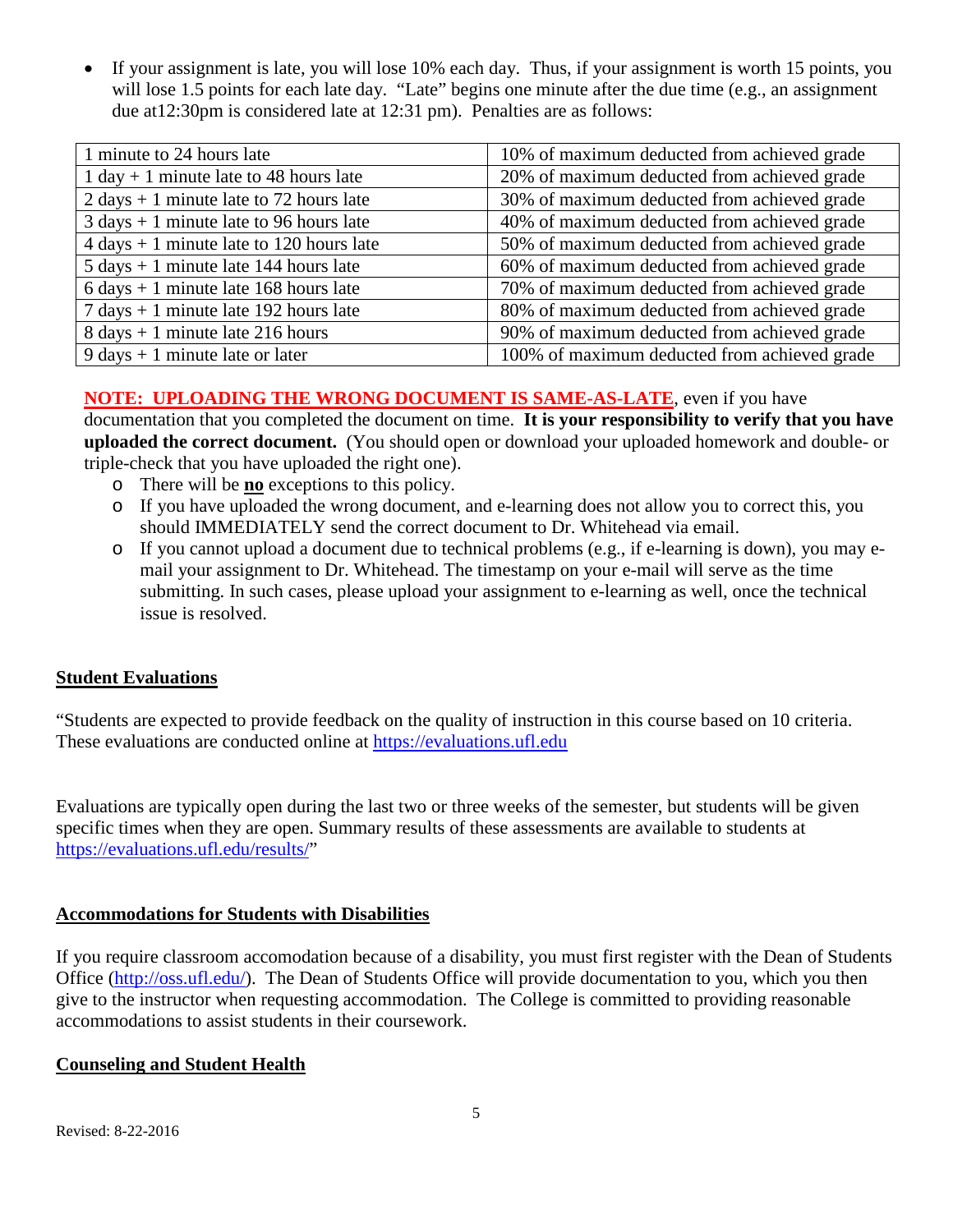Students may occasionally have personal issues that arise in the course of pursuing higher education or that may interfere with their academic performance. If you find yourself facing problems affecting your coursework, you are encouraged to talk with an instructor and to seek confidential assistance at the University of Florida Counseling Center, 352-392-1575, or Student Mental Health Services, 352-392-1171. Visit their web sites for more information:<http://www.counsel.ufl.edu/> or<http://www.health.ufl.edu/shcc/smhs/index.htm#urgent>

The Student Health Care Center at Shands is a satellite clinic of the main Student Health Care Center located on Fletcher Drive on campus. Student Health at Shands offers a variety of clinical services, including primary care, women's health care, immunizations, mental health care, and pharmacy services. The clinic is located on the second floor of the Dental Tower in the Health Science Center. For more information, contact the clinic at 392- 0627 or check out the web site at: [www.health.ufl.edu/shcc](http://www.health.ufl.edu/shcc)

Crisis intervention is always available 24/7 from: Alachua County Crisis Center: (352) 264-6789.

BUT – *Do not wait until you reach a crisis to come in and talk with us. We have helped many students through stressful situations impacting their academic performance. You are not alone so do not be afraid to ask for assistance*.

#### **Tentative Course Calendar**

**Week 1:** 8/23 **Topic:** Course Introduction, Expectations, Review of UF Research Support Resources (Library, CTSI), Components of the Thesis, and Assignment of Presentation Date

**Week 2:** 8/30 **Topic:** Scientific Writing: Theoretical and Practical Approaches; Review of the NIH template, Introduction of the Individual Development Plan **Readings Distributed:** 8/24

**Week 3:** 9/6 **Topic:** IDP follow up and Results **Readings Distributed:** 8/31 (**1** Article will be sent out [posted] to the group by each student)

**Week 4:** 9/13 Topic: Present most relevant article to your work **Readings Distributed:** 9/7

**Week 5:** 9/20 **Assignment #1 Due Topic:** IRB Process, Specific Aim Development **Readings Distributed:** 9/14

**Week 6:** 9/27 Topic: Specific Aim Development Continued **Readings Distributed:** N/A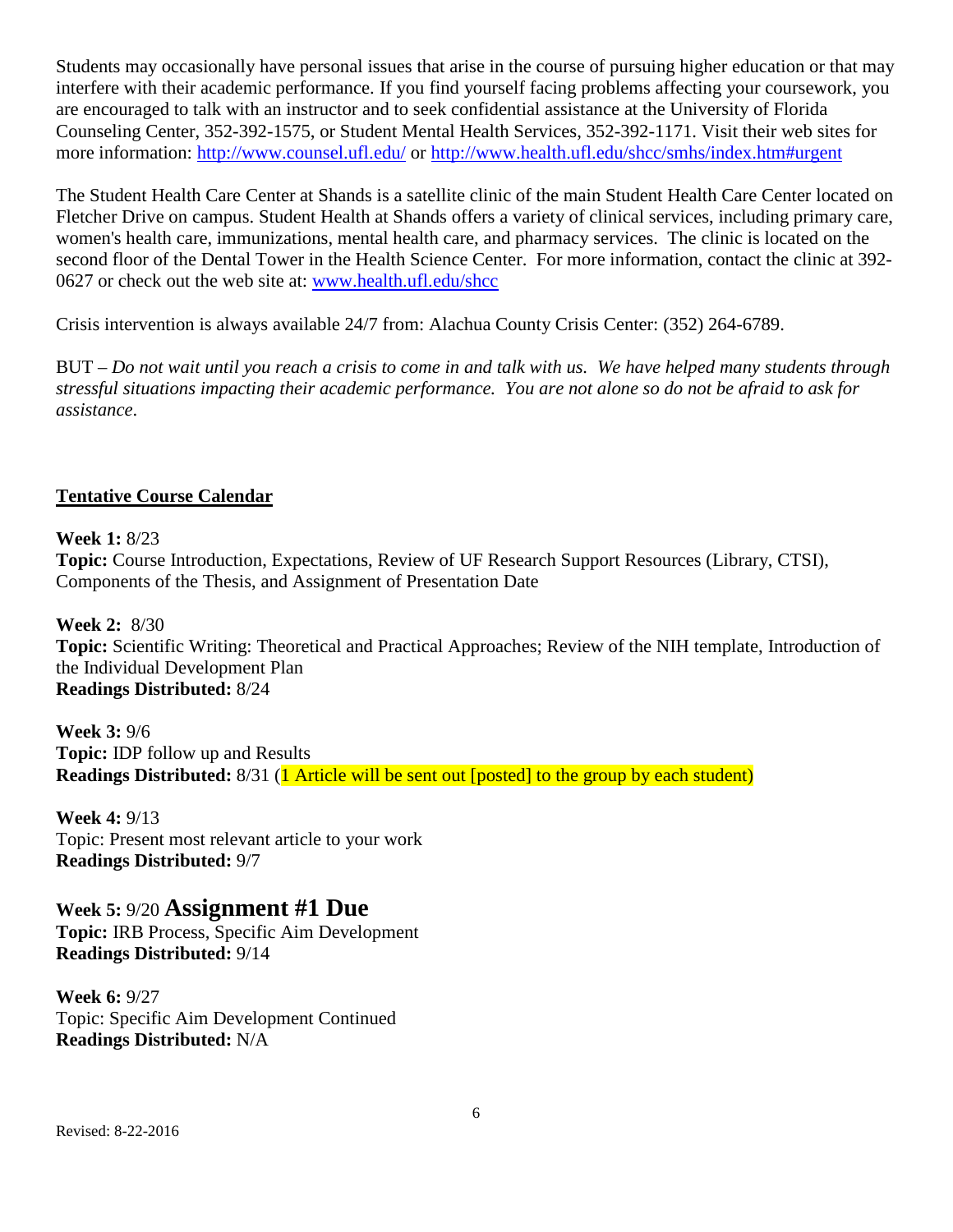**Week 7:** 10/4 **Topic:** Workshop your Specific Aims **Readings Distributed:** N/A

Week 8: 10/11-**Assignment #2 Due** by end of class **No Class-Work Independently to complete Assignment** 

**Week 9:** 10/18 **Topic:** Hypothesis and Analyses Plans **Readings Distributed:** 10/12

**Week 10:** 10/28 **Topic:** Hypothesis and Analyses Continued **Readings Distributed:** N/A

**Week 11:** 11/1 **Topic:** Workshop your Hypothesis and Analysis Plan **Readings Distributed:** N/A

Week 12: 11/8-**Assignment #3 Due No Class-Work Independently to complete Assignment** 

**Week 13:** 11/15 **Topic:** Student Presentations **Readings Distributed:** N/A

**Week 14:** 11/22 **Topic:** Finalize IDP Plans **No Class-Work Independently to complete Assignment** 

**Meeting 15:** 11/29 **Topic:** Student Presentations **Readings Distributed:** N/A

**Meeting 16:** 12/06 **Topic:** Student Presentations **Readings Distributed:** N/A

**\*\*\*\*Final script/PowerPoint must be uploaded into Canvas the morning of the class in which your final presentation is scheduled.**

## **Caveat:**

The above schedule and procedures in this course are subject to change in the event of extenuating circumstances. Any changes will be announced *in class*, and the student is personally responsible for obtaining updated information regarding those changes.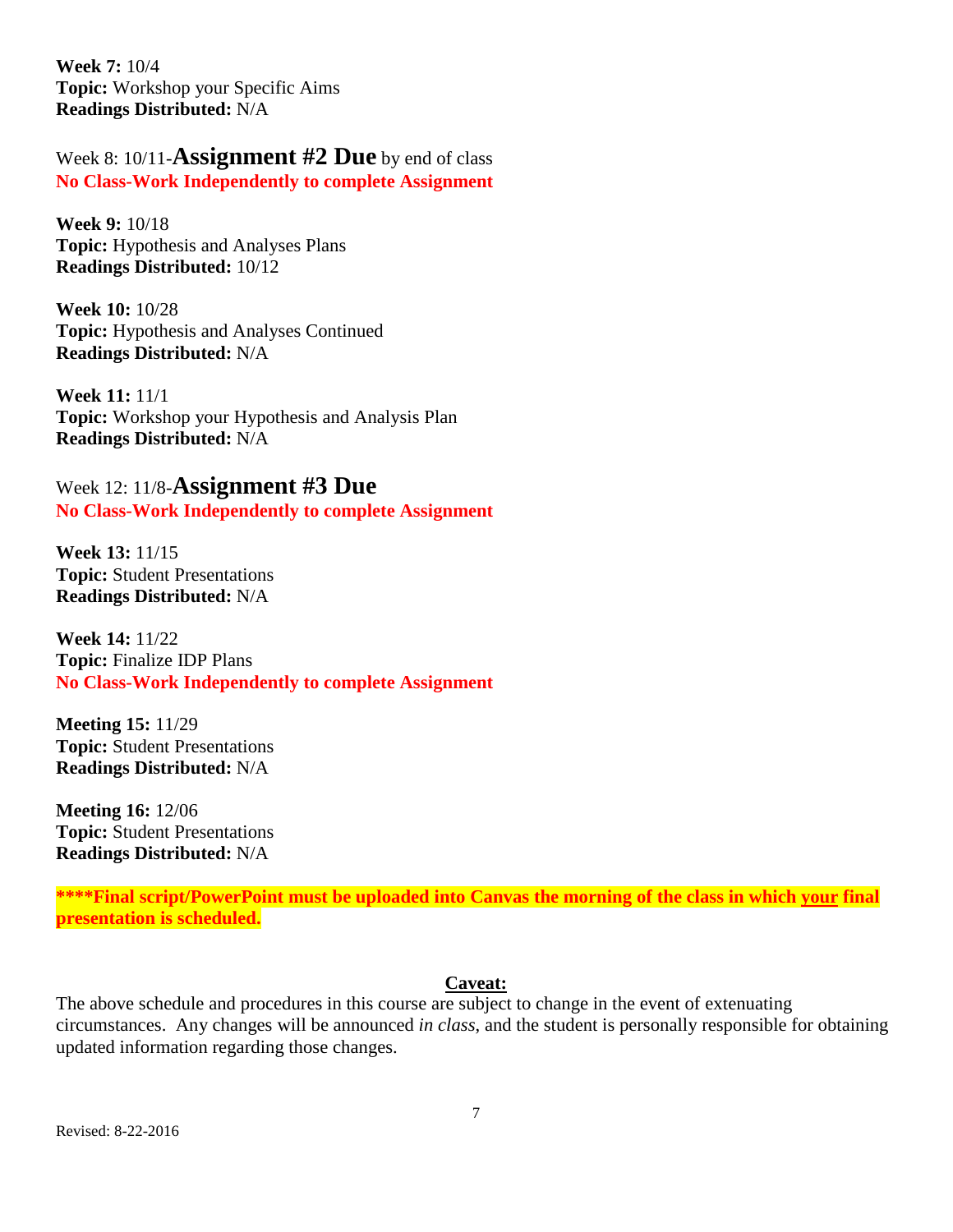## **Appendix: Acceptable Collaboration**

On Collaboration: What constitutes acceptable levels of collaboration in this class? Please just treat this as "continuing education". It is here for your reference.

How much collaboration is acceptable is "As specified in the syllabus, and in the UF Honor Code".

- =========
- 1. UF Honor Code:

A key phrase in this honor code relates to "ambiguity": "It is the responsibility of the student to seek clarification on whether or not use of materials or collaboration or consultation with another person is authorized prior to engaging in any act of such use, collaboration or consultation. If a faculty member has authorized a student to use materials or to collaborate or consult with another person in limited circumstances, the student shall not exceed that authority. If the student wishes to use any materials or collaborate or consult with another person in circumstances to which the authority does not plainly extend, the student shall first ascertain with the faculty member whether the use of materials, collaboration or consultation is authorized. "

http://regulations.ufl.edu/chapter4/4041-2008.pdf

Key phrasing with regard to collaboration:

(a) Plagiarism. A student shall not represent as the student's own work all or any portion of the work of another. Plagiarism includes but is not limited to:

1. Quoting oral or written materials including but not limited to those found on the internet, whether published or unpublished, without proper attribution.

2. Submitting a document or assignment which in whole or in part is identical or substantially identical to a document or assignment not authored by the student.

(b) Unauthorized Use of Materials or Resources ("Cheating"). A student shall not use unauthorized materials or resources in an academic activity. Unauthorized materials or resources shall include:

1. Any paper or project authored by the student and presented by the student for the satisfaction of any academic requirement if the student previously submitted substantially the same paper or project to satisfy an academic requirement and did not receive express authorization to resubmit the paper or project.

2. Any materials or resources prepared by another student and used without the other student's express consent or without proper attribution to the other student.

3. Any materials or resources which the faculty member has notified the student or the class are prohibited.

4. Use of a cheat sheet when not authorized to do so or use of any other resources or materials during an examination, quiz, or other academic activity without the express permission of the faculty member, whether access to such resource or materials is through a cell phone, PDA, other electronic device, or any other means.

(c) Prohibited Collaboration or Consultation. A student shall not collaborate or consult with another person on any academic activity unless the student has the express authorization from the faculty member.